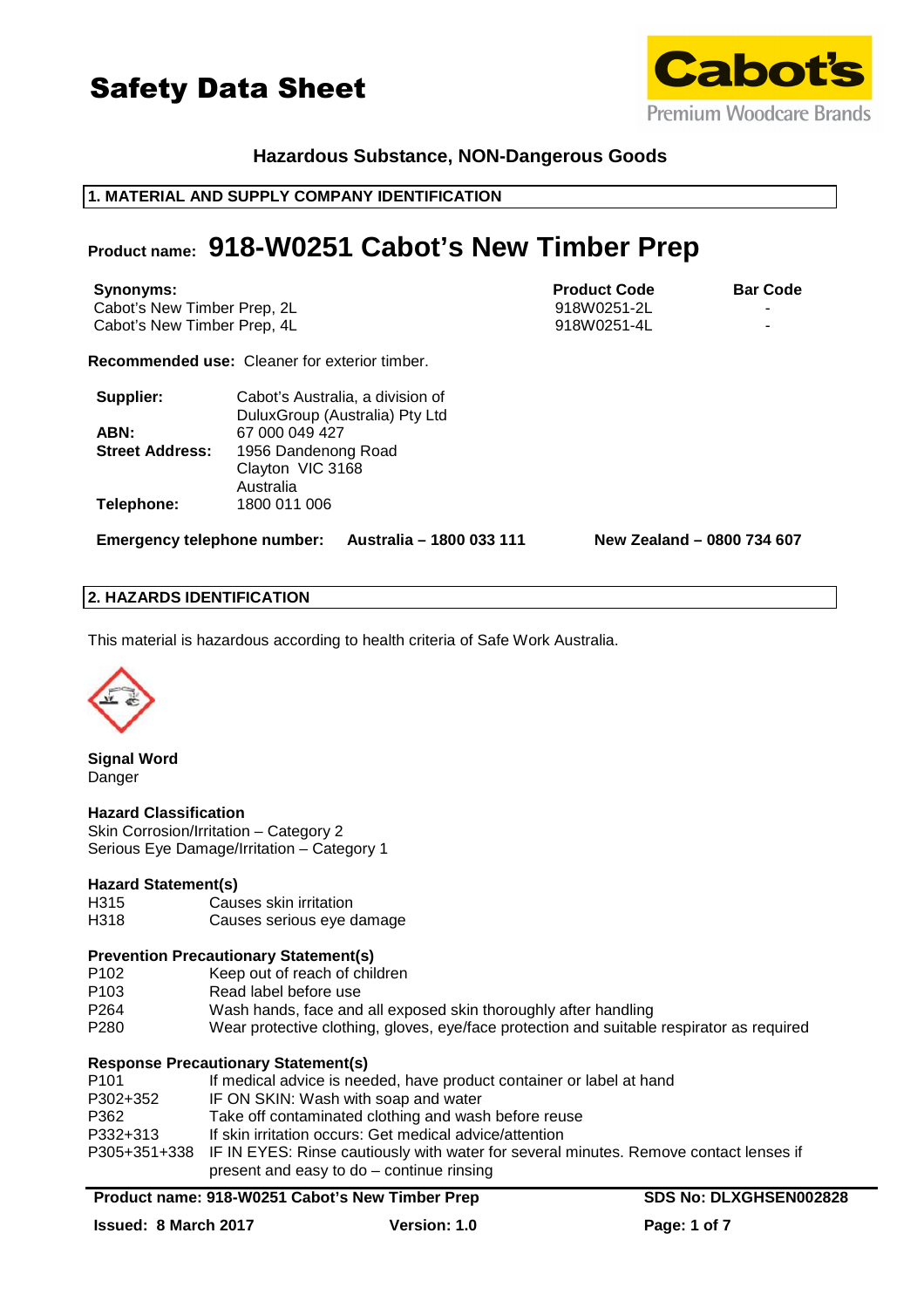

# P310 Immediately call a POISON CENTRE or doctor/physician

### **Storage Precautionary Statement(s)**  Not allocated

**Disposal Precautionary Statement(s)**  Not allocated

# **Poisons Schedule (Aust):** S5

# **DANGEROUS GOODS CLASSIFICATION**

Not classified as Dangerous Goods by the criteria of the "Australian Code for the Transport of Dangerous Goods by Road & Rail" and the "New Zealand NZS5433: Transport of Dangerous Goods on Land".

| CAS NO.<br>10213-79-3 | <b>PROPORTION</b><br>$1 - 10%$ |
|-----------------------|--------------------------------|
|                       |                                |
|                       | <b>Balance</b>                 |
|                       | 100%                           |
|                       |                                |

If poisoning occurs, contact a doctor or Poisons Information Centre (Phone Australia 131 126, New Zealand 0800 764 766).

**Inhalation:** Remove victim from exposure - avoid becoming a casualty. Remove contaminated clothing and loosen remaining clothing. Allow patient to assume most comfortable position and keep warm. Keep at rest until fully recovered. Seek medical advice if effects persist.

**Skin contact:** If skin or hair contact occurs, immediately remove contaminated clothing and flush skin and hair with running water. Continue flushing with water until advised to stop by the Poisons Information Centre or a Doctor; or for 15 minutes and transport to Doctor or Hospital.

**Eye contact:** Immediately irrigate with copious quantities of water for 15 minutes. Eyelids to be held open. Remove clothing if contaminated and wash skin. Urgently seek medical assistance. Transport to hospital or medical centre.

**Ingestion:** Rinse mouth with water. If swallowed, do NOT induce vomiting. Give a glass of water to drink. Never give anything by the mouth to an unconscious patient. If vomiting occurs give further water. Seek medical advice.

**PPE for First Aiders:** Wear overalls, chemical goggles and impervious gloves. Available information suggests that gloves made from nitrile rubber should be suitable for intermittent contact. However, due to variations in glove construction and local conditions, the user should make a final assessment. Always wash hands before smoking, eating, drinking or using the toilet. Wash contaminated clothing and other protective equipment before storing or re-using.

**Notes to physician:** Treat symptomatically. Can cause corneal burns.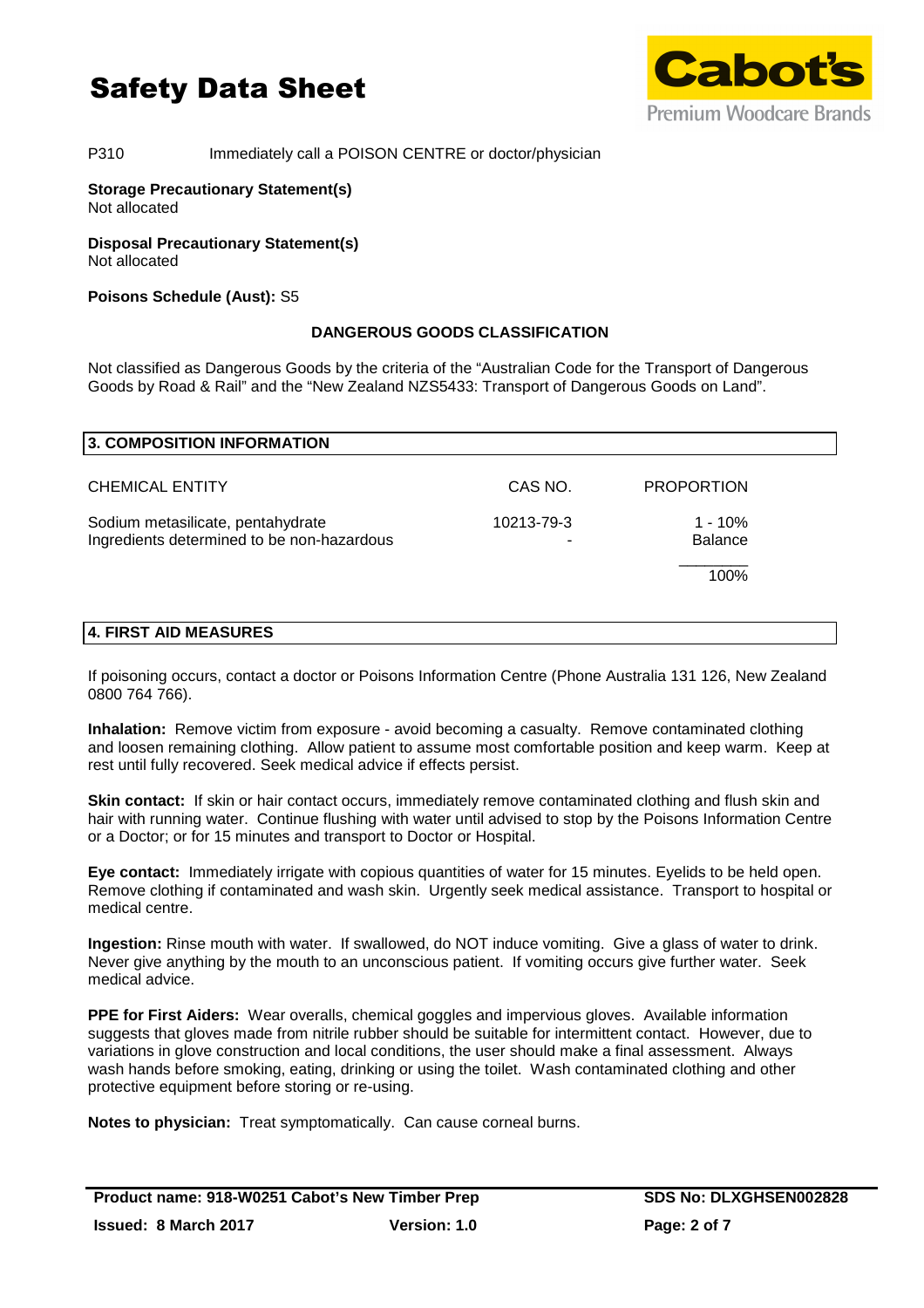

# **5. FIRE-FIGHTING MEASURES**

**Hazchem Code:** Not applicable.

**Suitable extinguishing media:** If material is involved in a fire use water fog (or if unavailable fine water spray), foam, dry agent (carbon dioxide, dry chemical powder).

**Specific hazards:** Non-combustible material.

**Fire fighting further advice:** Not combustible, however following evaporation of aqueous component residual material can burn if ignited. On burning may emit toxic fumes. Fire fighters to wear self-contained breathing apparatus and suitable protective clothing if risk of exposure to vapour or products of combustion.

# **6. ACCIDENTAL RELEASE MEASURES**

### **SMALL SPILLS**

Wear protective equipment to prevent skin and eye contamination. Wipe up with absorbent (clean rag or paper towels). Allow absorbent to dry before disposing with normal household garbage.

### **LARGE SPILLS**

Slippery when spilt. Avoid accidents, clean up immediately. Wear protective equipment to prevent skin and eye contamination and the inhalation of vapours. Work up wind or increase ventilation. Contain - prevent run off into drains and waterways. Use absorbent (soil, sand or other inert material). Collect and seal in properly labelled containers or drums for disposal. If contamination of sewers or waterways has occurred advise local emergency services.

**Dangerous Goods – Initial Emergency Response Guide No:** Not applicable.

### **7. HANDLING AND STORAGE**

**Handling:** Avoid skin and eye contact and inhalation of vapour, mist or aerosols.

**Storage:** Store in a cool, dry, well-ventilated place and out of direct sunlight. Store away from incompatible materials described in Section 10. Store away from foodstuffs. Keep containers closed when not in use check regularly for leaks.

This material is a Scheduled Poison S5 and must be stored, maintained and used in accordance with the relevant regulations.

# **8. EXPOSURE CONTROLS AND PERSONAL PROTECTION**

**National occupational exposure limits:** No value assigned for this specific material by Safe Work Australia or Department of Labour New Zealand.

**Biological Limit Values:** As per the "National Model Regulations for the Control of Workplace Hazardous Substances (Safe Work Australia)" the ingredients in this material do not have a Biological Limit Allocated.

**Engineering measures:** Use only in well ventilated areas. Keep containers closed when not in use.

**Personal protection equipment:** C: OVERALLS, SAFETY SHOES, CHEMICAL GOGGLES, GLOVES.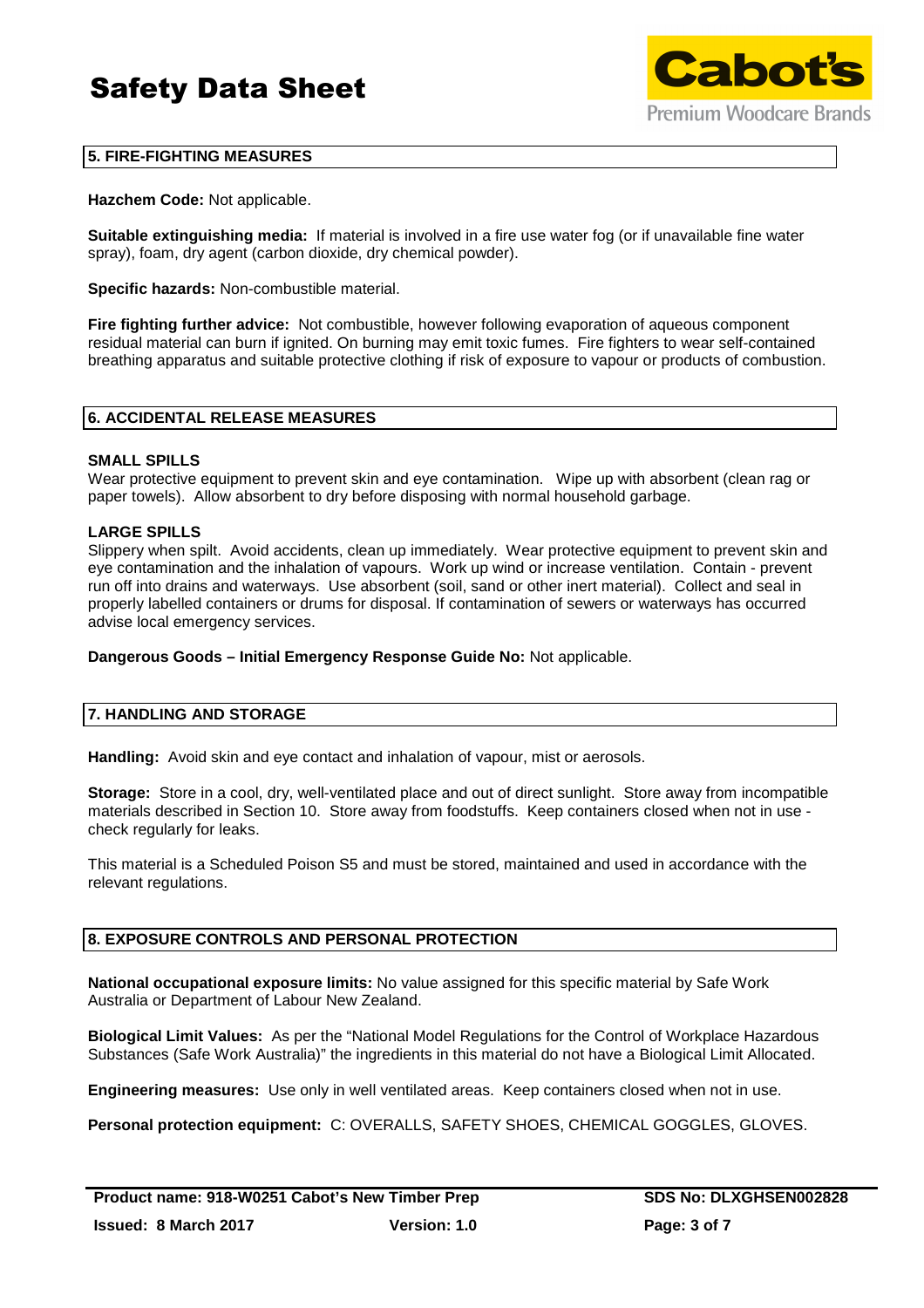

Wear overalls, chemical goggles and impervious gloves. Available information suggests that gloves made from nitrile rubber be suitable for intermittent contact. However, due to variations in glove construction and local conditions, the user should make a final assessment. Always wash hands before smoking, eating, drinking or using the toilet. Wash contaminated clothing and other protective equipment before storing or reusing.

If inhalation risk exists wear organic vapour/particulate respirator meeting the requirements of AS/NZS 1715 and AS/NZS 1716.

**Hygiene measures:** Keep away from food, drink and animal feeding stuffs. When using do not eat, drink or smoke. Wash hands prior to eating, drinking or smoking. Avoid skin and eye contact and inhalation of vapour, mist or aerosols. Ensure that eyewash stations and safety showers are close to the workstation location.

### **9. PHYSICAL AND CHEMICAL PROPERTIES**

**Form / Colour / Odour:** Clear, blue liquid with a mild, characteristic odour.

| Solubility:                             | Miscible with water.       |
|-----------------------------------------|----------------------------|
| Specific Gravity (20 °C):               | 1.04                       |
| <b>Relative Vapour Density (air=1):</b> | >1                         |
| Vapour Pressure (20 °C):                | N Av                       |
| Flash Point (C):                        | N App                      |
| Flammability Limits (%):                | N App                      |
| Autoignition Temperature (C):           | N App                      |
| % Volatile by Volume:                   | N Av                       |
| Melting Point/Range (C):                | N Av                       |
| Boiling Point/Range (C):                | N Av                       |
| Decomposition Point (C):                | N Av                       |
| pH:                                     | 12.4                       |
| Viscosity (40 $\mathbb{C}$ ):           | $>21$ mm <sup>2</sup> /sec |
| Total VOC (g/Litre):                    | N Av                       |

 (Typical values only - consult specification sheet)  $N Av = Not available$   $N App = Not applicable$ 

# **10. STABILITY AND REACTIVITY**

**Reactivity:** No reactivity hazards are known for the material.

**Chemical stability:** This material is thermally stable when stored and used as directed.

**Hazardous reactions:** No known hazardous reactions.

**Conditions to avoid:** Elevated temperatures and sources of ignition.

**Incompatible materials:** Oxidising agents and acids.

**Hazardous decomposition products:** Oxides of carbon and nitrogen, smoke and other toxic fumes.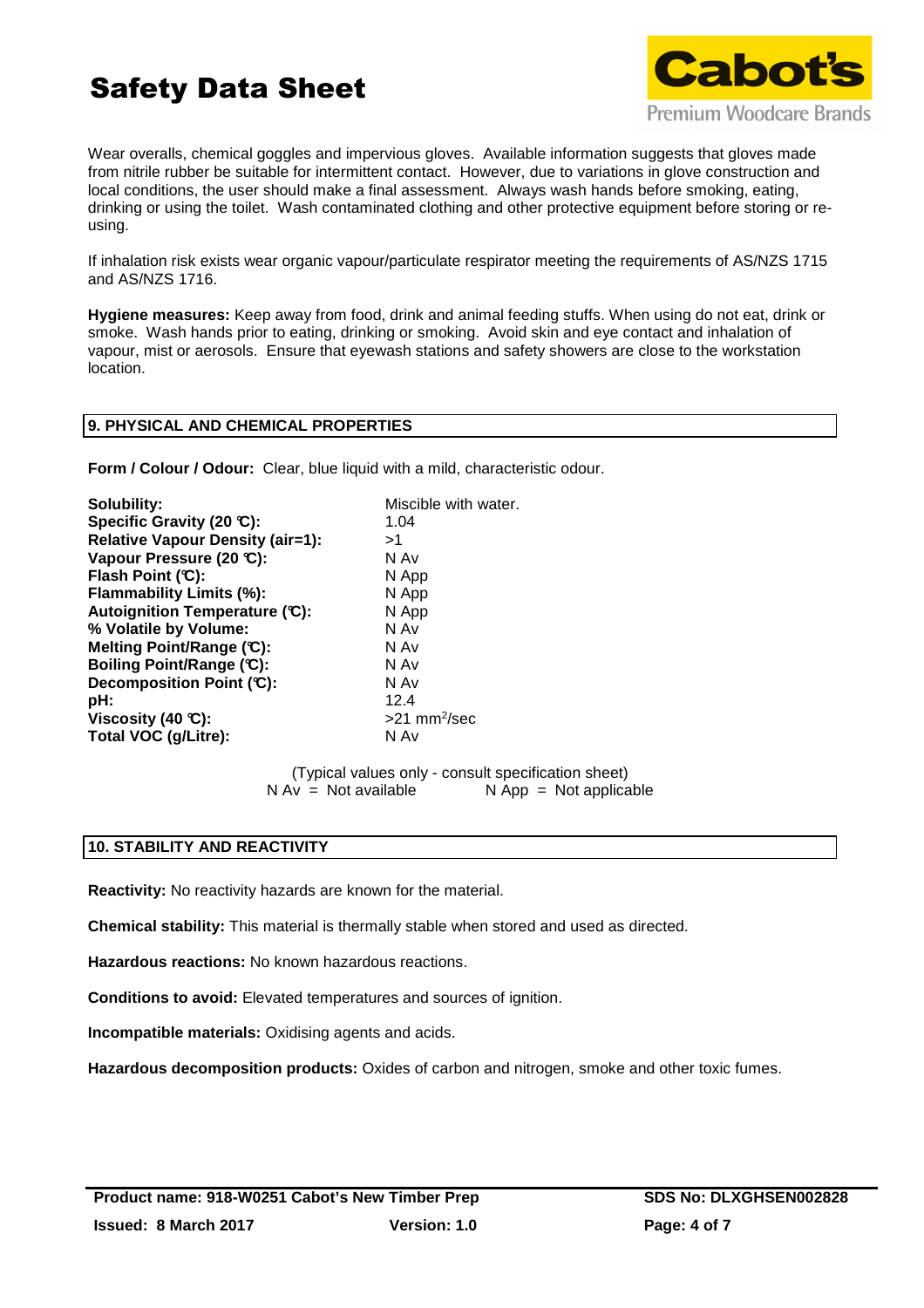



# **11. TOXICOLOGICAL INFORMATION**

No adverse health effects expected if the product is handled in accordance with this Safety Data Sheet and the product label. Symptoms or effects that may arise if the product is mishandled and overexposure occurs are:

### **Acute Effects**

**Inhalation:** Material may be an irritant to mucous membranes and respiratory tract.

**Skin contact:** Contact with skin will result in irritation.

**Ingestion:** Swallowing can result in nausea, vomiting and irritation of the gastrointestinal tract.

**Eye contact:** A severe eye irritant. Corrosive to eyes: contact can cause corneal burns. Contamination of eyes can result in permanent injury.

### **Acute toxicity**

**Inhalation:** This material has been classified as non-hazardous. Acute toxicity estimate (based on ingredients): >20 mg/L

**Skin contact:** This material has been classified as non-hazardous. Acute toxicity estimate (based on ingredients): >2,000 mg/Kg

**Ingestion:** This material has been classified as non-hazardous. Acute toxicity estimate (based on ingredients): >2,000 mg/Kg

**Corrosion/Irritancy:** Eye: this material has been classified as a Category 1 Hazard (irreversible effects to eyes).

Skin: this material has been classified as a Category 2 Hazard (irritant to skin).

**Sensitisation:** Inhalation: this material has been classified as not a respiratory sensitiser. Skin: this material has been classified as not a skin sensitiser.

**Aspiration hazard:** This material has been classified as non-hazardous.

**Specific target organ toxicity (single exposure):** This material has been classified as non-hazardous.

# **Chronic Toxicity**

**Mutagenicity:** This material has been classified as non-hazardous.

**Carcinogenicity:** This material has been classified as non-hazardous.

**Reproductive toxicity (including via lactation):** This material has been classified as non-hazardous.

**Specific target organ toxicity (repeat exposure):** This material has been classified as non-hazardous.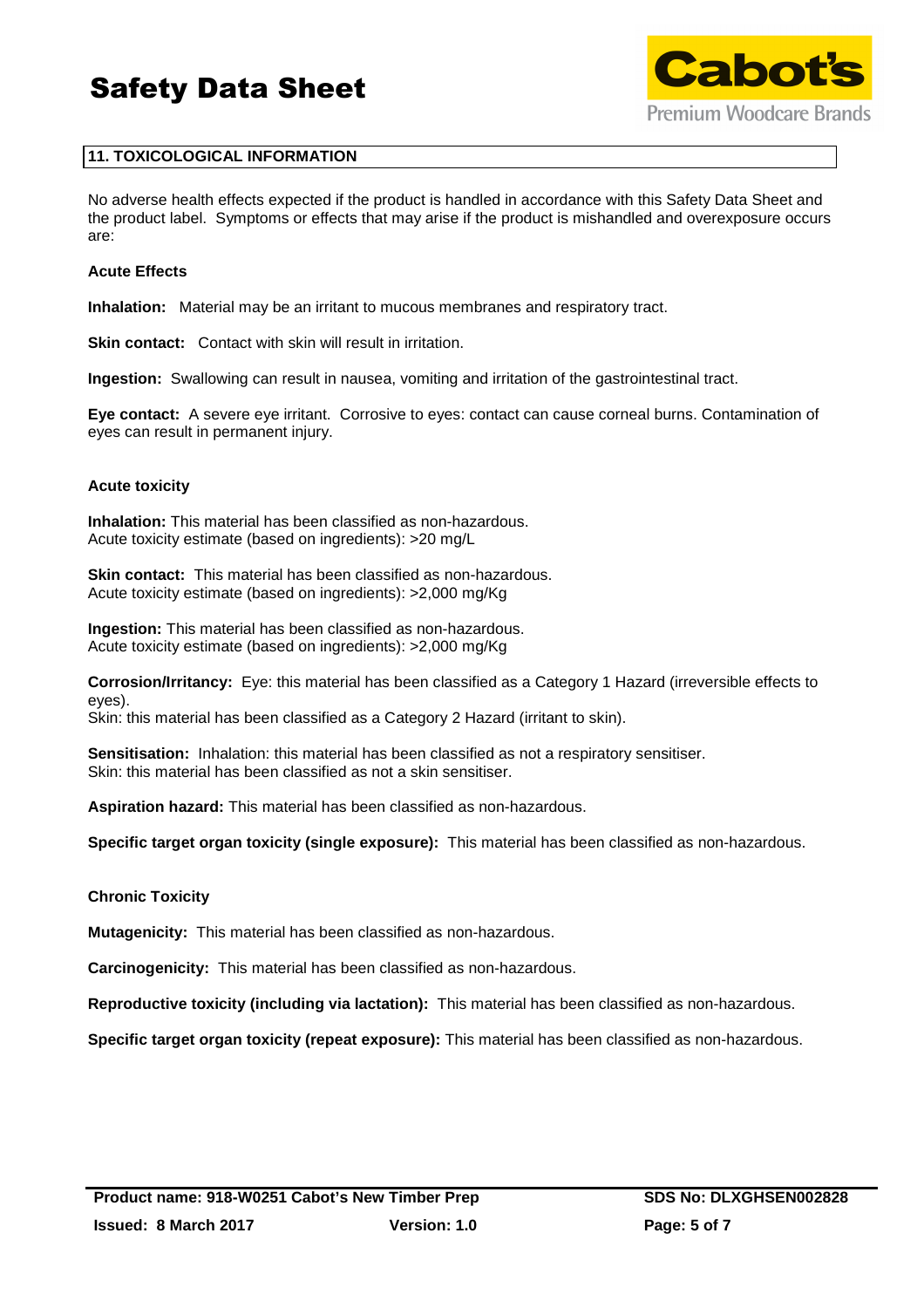

# **12. ECOLOGICAL INFORMATION**

Avoid contaminating waterways.

**Acute aquatic hazard:** No information is available to complete an assessment.

**Long-term aquatic hazard:** No information is available to complete an assessment.

**Ecotoxicity:** No information available.

**Persistence and degradability:** No information available.

**Bioaccumulative potential:** No information available.

**Mobility:** No information available.

# **13. DISPOSAL CONSIDERATIONS**

Persons conducting disposal, recycling or reclamation activities should ensure that appropriate personal protection equipment is used, see "Section 8. Exposure Controls and Personal Protection" of this SDS.

If possible material and its container should be recycled. If material or container cannot be recycled, dispose in accordance with local, regional, national and international Regulations.

### **14. TRANSPORT INFORMATION**

### **ROAD AND RAIL TRANSPORT**

Not classified as Dangerous Goods by the criteria of the "Australian Code for the Transport of Dangerous Goods by Road & Rail" and the "New Zealand NZS5433: Transport of Dangerous Goods on Land".

### **MARINE TRANSPORT**

Not classified as Dangerous Goods by the criteria of the International Maritime Dangerous Goods Code (IMDG Code) for transport by sea.

### **AIR TRANSPORT**

Not classified as Dangerous Goods by the criteria of the International Air Transport Association (IATA) Dangerous Goods Regulations for transport by air.